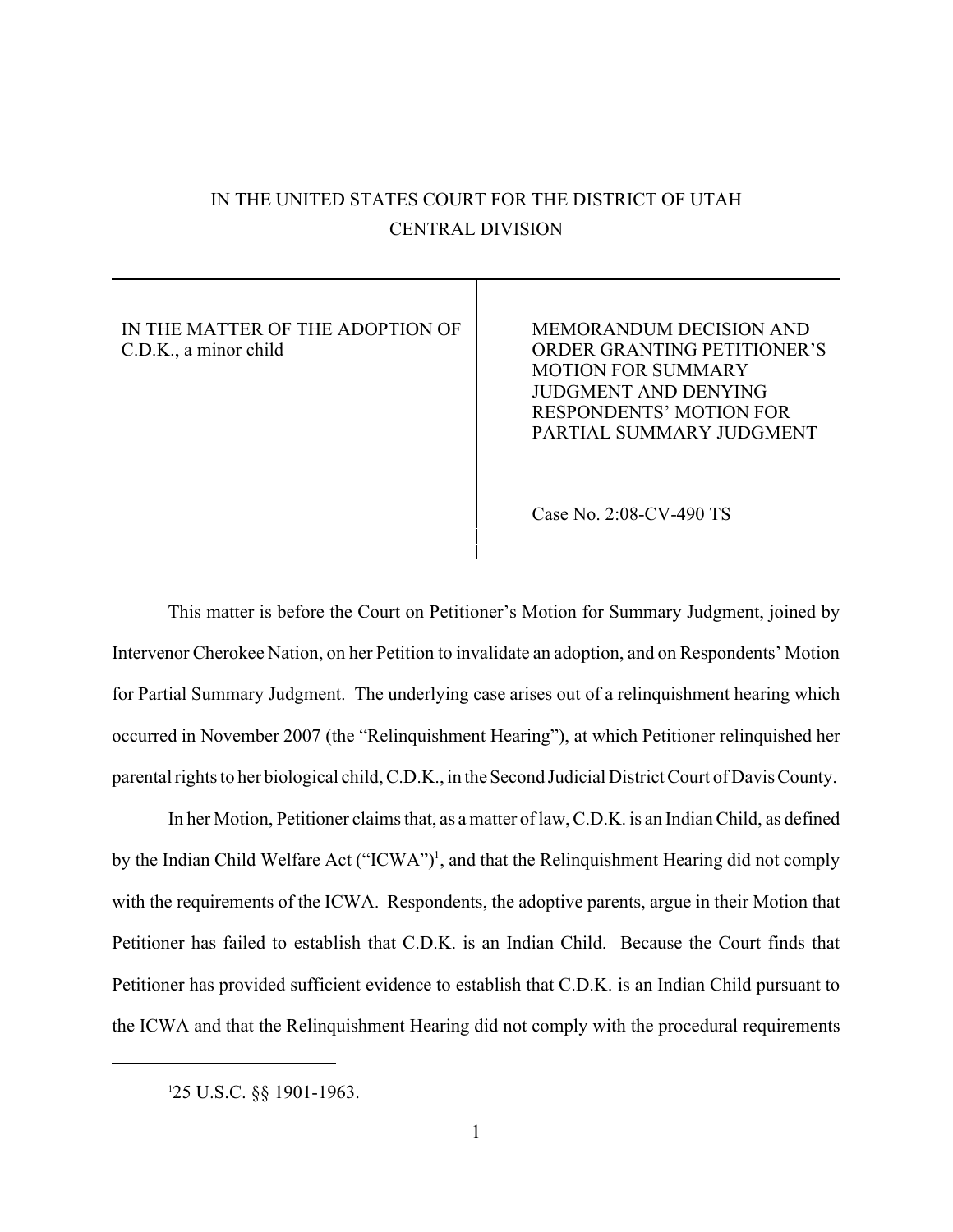of the ICWA, the Court will grant Petitioner's Motion for Summary Judgment and deny Respondents' Motion for Partial Summary Judgment.

## I. STANDARD OF REVIEW

Summary judgment is proper if the moving party can demonstrate that there is no genuine issue of material fact and it is entitled to judgment as a matter of law.<sup>2</sup> In considering whether genuine issues of material fact exist, the Court determines whether a reasonable factfinder could return a verdict for the nonmoving party in the face of all the evidence presented.<sup>3</sup> The Court is required to construe all facts and reasonable inferences in the light most favorable to the nonmoving party.<sup>4</sup>

## II. BACKGROUND

The following undisputed facts are taken from Petitioner's Petition, the affidavits of the parties, and the records of the adoption proceedings, including the transcript of the Relinquishment Hearing. In November 2007, Petitioner gave birth to C.D.K., a minor. The next day, Petitioner, accompanied by her mother (the "Grandmother"), and Respondents appeared in the Second Judicial District Court of Davis County, State of Utah. During the Relinquishment Hearing, Respondents were represented by counsel, but Petitioner was not. The transcript of the Relinquishment Hearing reveal that, after being placed under oath, Petitioner acknowledged that she understood that she had a right to counsel, but indicated that she did not wish to retain counsel. Petitioner also indicated,

<sup>&</sup>lt;sup>2</sup>See Fed. R. Civ. P. 56(c).

*See Anderson v. Liberty Lobby, Inc.*, 477 U.S. 242, 249 (1986); *Clifton v. Craig*, 924 <sup>3</sup> F.2d 182, 183 (10th Cir. 1991).

*See Matsushita Elec. Indus. Co. v. Zenith Radio Corp.*, 475 U.S. 574, 587 (1986); <sup>4</sup> *Wright v. Southwestern Bell Tel. Co.,* 925 F.2d 1288, 1292 (10th Cir. 1991).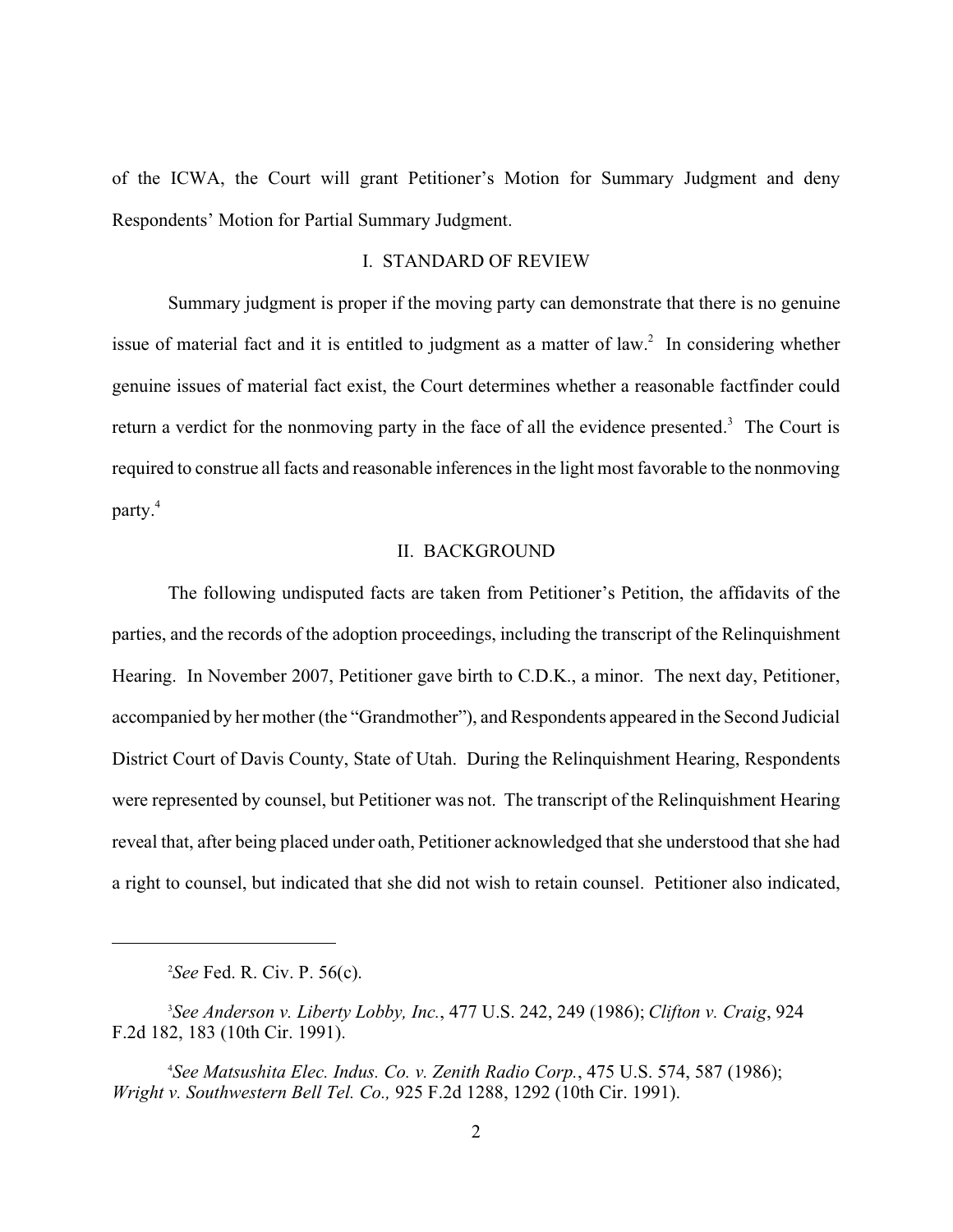among other things, that she could read, write, and understand English, that she had read the documents relinquishing parental rights to C.D.K., and that she had been presented with sufficient opportunity to have any questions answered.<sup>5</sup> Petitioner also affirmed that she understood that, once she signed the documents relinquishing parental rights, and the court accepted that document, that she would not be allowed to withdraw the relinquishment.<sup> $6$ </sup>

During the Relinquishment Hearing, the state court judge asked the Grandmother if she was "of Indian extraction."<sup>7</sup> The Grandmother indicated that she was enrolled, but that she had not enrolled her children, and had planned to "look at" it in the following months.<sup>8</sup> The Grandmother affirmed that Petitioner was "not a member of a Native American tribe at [that] time."<sup>9</sup> The state court judge found that the natural mother had appeared and signed the relinquishment of her own free will and choice. The state court judge then accepted the relinquishment, reviewed the pre-

 $\mathcal{I}d$ .

<sup>&</sup>lt;sup>5</sup>In her Petition, Petitioner argues that she was given very little time to review the termination papers, that no one explained them to her, and that Respondents' counsel pushed on with the proceedings. Docket No. 1,  $\P$  13. However, at the Relinquishment Hearing, under oath, Petitioner answered questions from both Respondents' counsel and the state court judge that she had read the documents and that she "already asked all the questions [she] had." Docket No. 12-3 at 32.

<sup>&</sup>lt;sup>6</sup>In direct contrast to her statements to the contrary at the Relinquishment Hearing, Petitioner alleges in her Petition that no one inquired as to whether she understood what she was signing. Docket No. 1, ¶ 18. Petitioner also alleges that the consent form was invalid because it was not accompanied by the type of certificate required by 25 U.S.C. § 1913(a). Section 1913(a) does not specify the form the certificate must take, and the state court judge did issue oral findings of fact that included findings required by  $\S$  1913(a). Because the Court will find that the ICWA applies, and because all parties agree that the Relinquishment Hearing took place before the ten-day waiting period prescribed by § 1913(a) had ended, the Court need not reach the issue of whether the state court judge's oral findings of fact meet the requirements of § 1913(a).

 $\sqrt{7}$ Docket No. 12-3 at 29.

 $^{8}Id$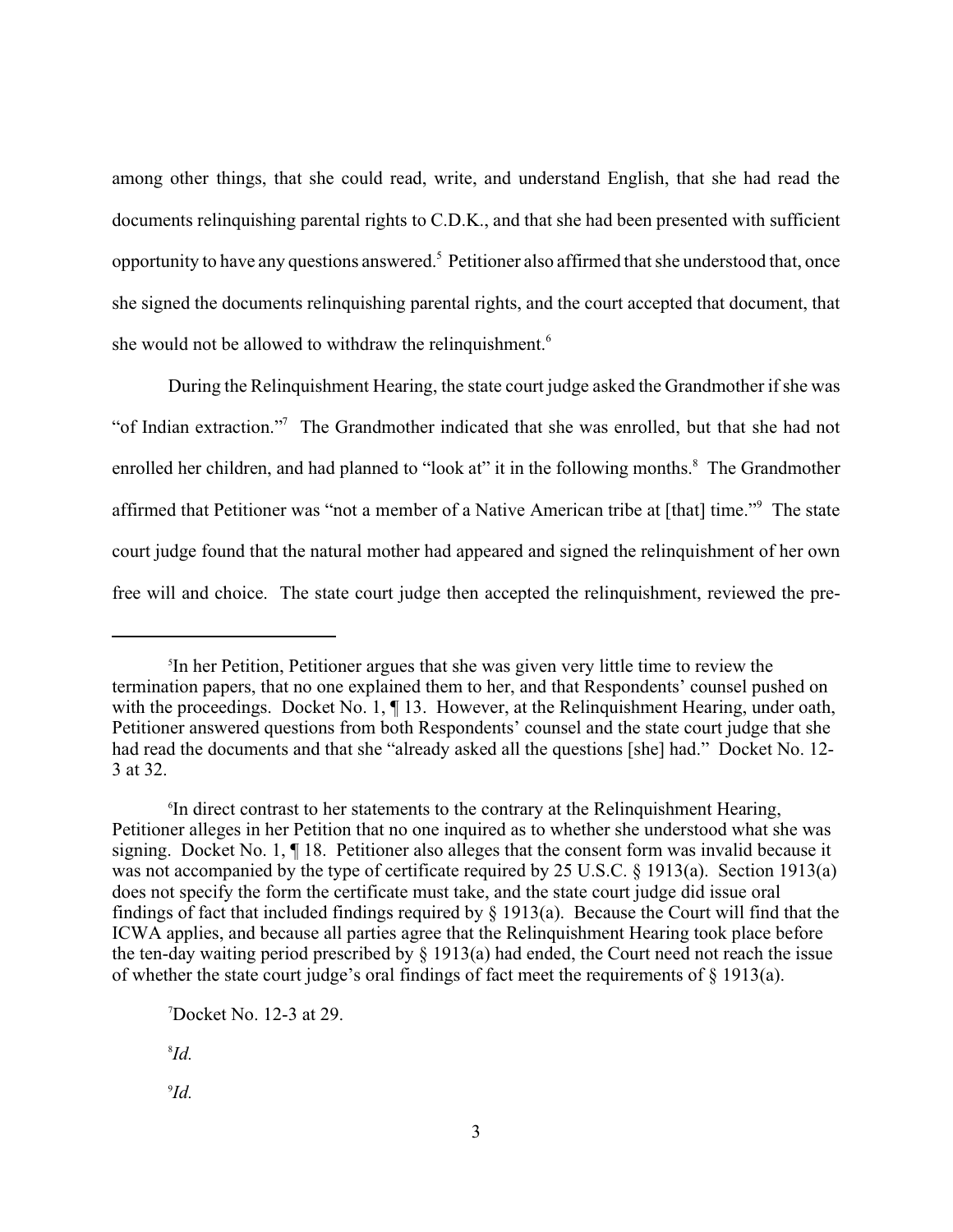placement adoption study, and approved temporary custody of C.D.K. with the Respondents. The adoption was finalized in May 2008.

Petitioner's grandfather (the "Great Grandfather") had been an enrolled member of the Cherokee Nation, a federally recognized Indian tribe.<sup>10</sup> The Grandmother became an enrolled member of the Cherokee Nation on June 4,  $2008$ <sup> $11$ </sup> Petitioner became an enrolled member of the Cherokee Nation on August 5, 2008. Respondents are not a member of any federally recognized Indian tribe. C.D.K. is not, and has never been, an enrolled member of any federally recognized Indian tribe.

Petitioner seeks invalidation of the adoption of C.D.K. by the Respondents because the Relinquishment Hearing allegedly did not meet the procedural requirements of the ICWA. Alternatively, Petitioner argues that the adoption should be vacated, pursuant to the ICWA, because it was induced through fraud and duress. While there is some dispute regarding other procedural requirements of the ICWA, all parties agree that the Relinquishment Hearing took place within ten days of birth, which is prohibited by the ICWA, and Respondents therefore concede that the procedural requirements of the ICWA were not fully complied with. Respondents argue, however, that the ICWA is inapplicable because C.D.K. is not an Indian Child within the meaning of the ICWA.

<sup>&</sup>lt;sup>10</sup>Petr.'s Aff., Attachment D.

 $\mathbb{I}$ *Id.*, Attachment C.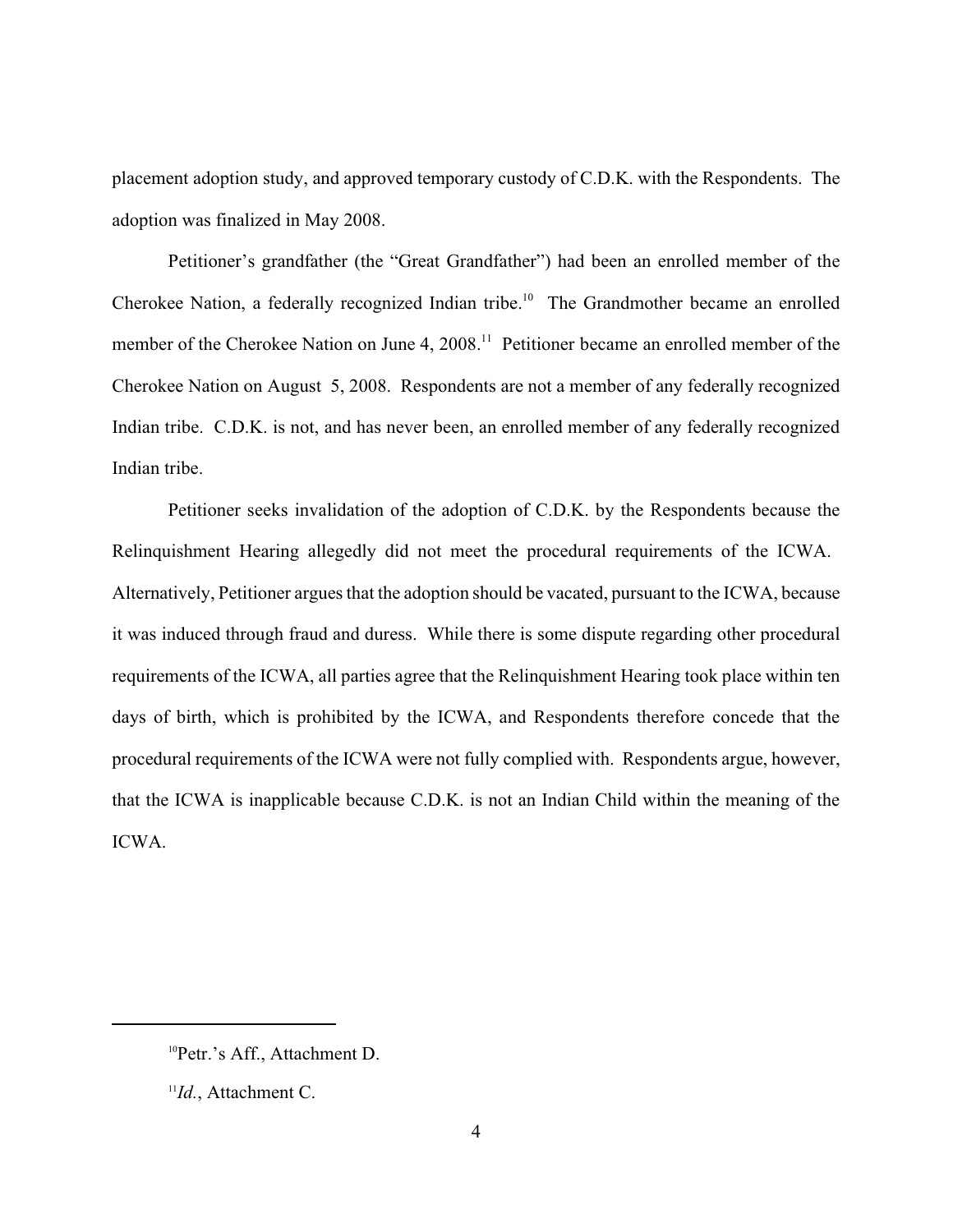#### III. DISCUSSION

#### A. DOES THE ICWA APPLY?

The ICWA establishes "minimum Federal standards for the removal of Indian children from their families."<sup>12</sup> In order for the ICWA to apply in the present case, the Relinquishment Hearing must have been an adoptive placement and C.D.K. must have been an Indian Child at the time of the Relinquishment Hearing. It is undisputed that the Relinquishment Hearing qualifies as an adoptive placement under the ICWA.<sup>13</sup> The ICWA defines an Indian Child as "any unmarried person who is under age eighteen and is either (a) a member of an Indian tribe or (b) is eligible for membership in an Indian tribe and is the biological child of a member of an Indian tribe."<sup>14</sup>

Petitioner and Intervenor base their arguments solely upon the argument that C.D.K. was an actual member of the Cherokee Nation, <sup>15</sup> pursuant to the Cherokee Nation Membership Act,  $\S$  11A (the "Membership Act"). That Act provides for automatic admission into the Cherokee Nation of "every newborn child who is a Direct Descendant of an Original Enrollee . . . for a period of 240 days following the birth of the child."<sup>16</sup> Petitioner argues that C.D.K. is a direct descendant of an

<sup>15</sup>Petitioner originally argued that C.D.K. was an Indian Child because Petitioner had, subsequent to the Relinquishment Hearing, been enrolled as a member of the Cherokee Nation. Docket No. 12-2 at 7. However, Petitioner has apparently abandoned this line of argument, so the Court will deal solely with whether C.D.K. was a member of the Cherokee Nation at the time of the Relinquishment Hearing.

 ${}^{16}$ Docket No. 32, Ex. B at 5.

 $1225$  U.S.C. § 1902.

 $^{13}Id.$ , § 1903(1)(iv).

 $^{14}Id.$ , § 1903(4).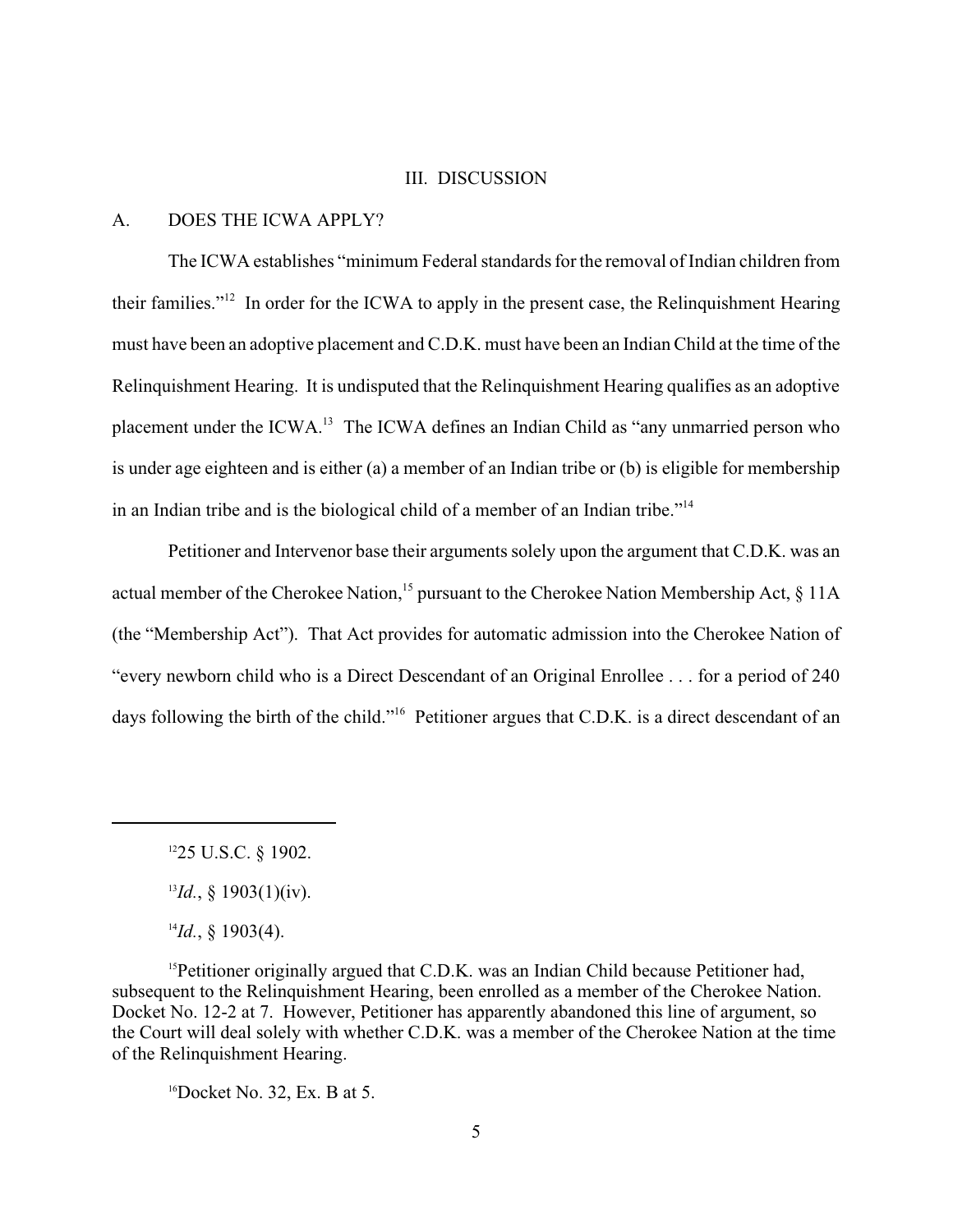Original Enrollee and was therefore an automatic member of the Cherokee Nation at the time of the Relinquishment Hearing.

Petitioner and Intervenor also argue that the Cherokee Nation determined that C.D.K. was, at the time of the Relinquishment Hearing, a member of the Cherokee Nation, pursuant to the Membership Act, and that the Cherokee Nation's determination of C.D.K.'s membership is conclusive, essentially depriving this Court of any jurisdiction over the question of whether C.D.K. is a member of the Cherokee Nation. The Court disagrees that it has no jurisdiction.

The ICWA makes clear that a petition to invalidate an adoption under the ICWA is to be made to a court of competent jurisdiction, including this Court.<sup>17</sup> It is therefore the responsibility of the Court, not the relevant Indian tribe, to determine whether the ICWA applies, including the determination as to whether the child is an Indian Child under the ICWA.<sup>18</sup> Petitioner and Intervenor make much of Supreme Court precedent that "Indian tribes retain their inherent power to determine tribal membership"<sup>19</sup> and Bureau of Indian Affair Guidelines that a "determination by a tribe that a child . . . is or is not eligible for membership in that tribe  $\ldots$  is conclusive." However, such

 $1725$  U.S.C. § 1914.

<sup>18</sup>See In re Baby Boy Doe, 849 P.2d 925, 930 (Idaho 1993) ("The ... court must make the necessary determinations regarding application of ICWA. This includes determining whether the child meets the definition of an Indian child contained in 25 U.S.C. § 1903(4).").

*Montana v. United States*, 450 U.S. 544, 564 (1981); *See also Matter of Petition of* <sup>19</sup> *Philip A.C.*, 149 P.3d 51, 56 (Nev. 2006) ("Whether a person is a member of a Native American Tribe for ICWA is for the tribe itself to determine.").

 $2044$  Fed. Reg. 67,584 (1979).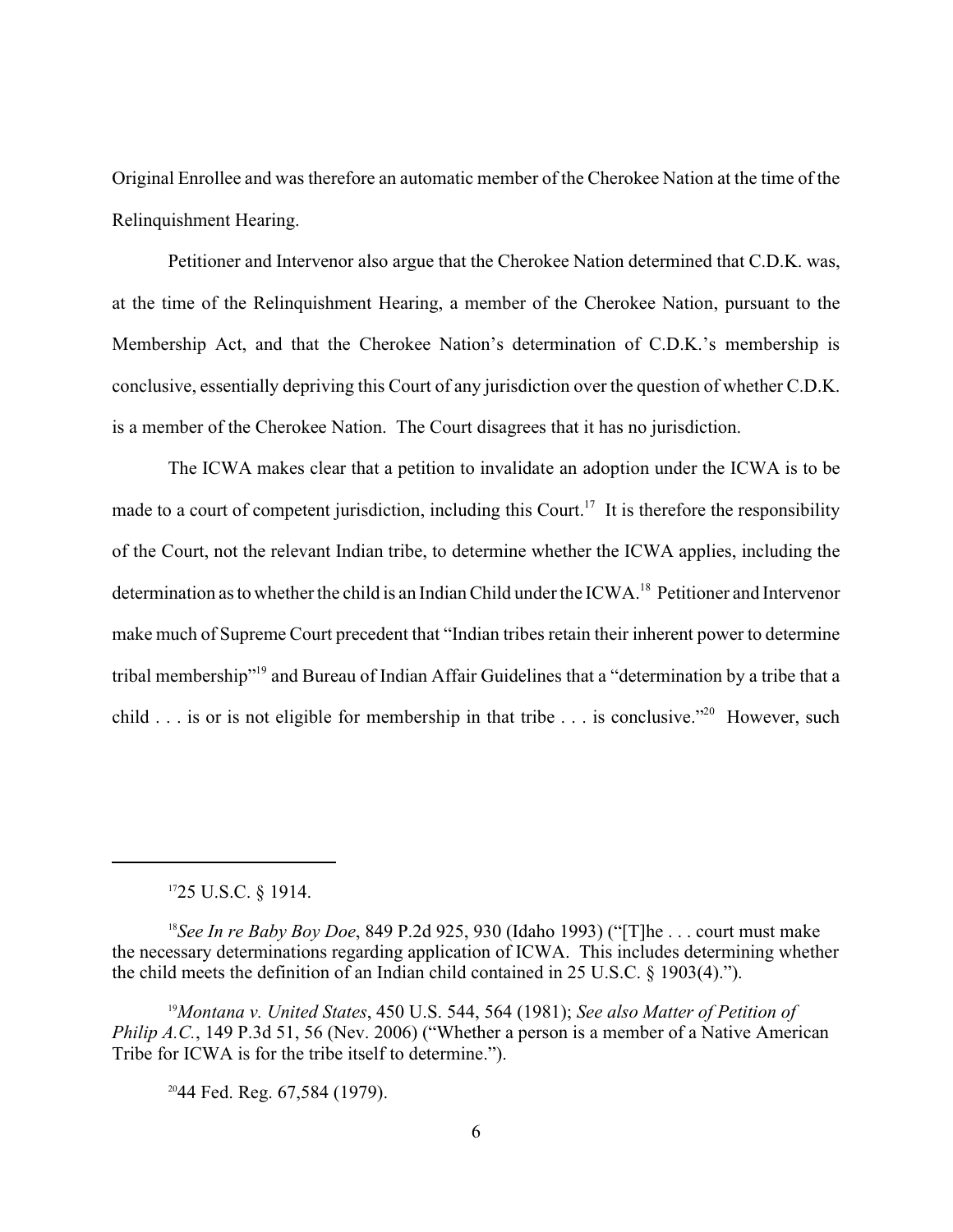determinations in proceedings under the ICWA are intended "merely to aid . . . courts in deciding whether to apply  $ICWA.^{"21}$ 

However, the Court finds that the Indian tribes' "inherent power to determine tribal membership"<sup>22</sup> entitles determinations of membership by Indian tribes to great deference. Respondents argue that Petitioner and the Cherokee Nation have failed to provide any evidence that C.D.K. was an Indian Child. The Court disagrees.

Petitioner has claimed that the Grandmother and Great Grandfather are original enrollees of the Cherokee Nation. It is not in dispute that both the Grandmother and Great Grandfather were enrolled members of the Cherokee Nation, but in order to be an original enrollee, as defined in the Constitution of the Cherokee Nation, $^{23}$  an individual must be listed on the Dawes Commission Rolls.<sup>24</sup> The Dawes Commission Rolls contain names collected by the United States government from 1898 to 1914, and neither the Grandmother nor the Great Grandfather were alive in 1914. Petitioner cannot, therefore, rely solely on the enrolled status of the Grandmother and Great Grandfather. However, Petitioner has provided genealogical evidence that indicates that her greatgreat grandfather, J.G., and great-great grandmother, E.G., were enrolled members of the Cherokee Petitioner argues that J.G.'s and E.G.'s mothers, Petitioner's great-great-great Nation. $25$ 

 $^{21}B$ aby Boy Doe, 849 P.2d at 931.

<sup>&</sup>lt;sup>22</sup>Montana, 450 U.S. at 564.

<sup>&</sup>lt;sup>23</sup>See Docket No. 23, Appendix C.

 $24$ Constitution of the Cherokee Nation, Art. IV, sec. 1.

 $25$ Docket No. 33, Ex. E.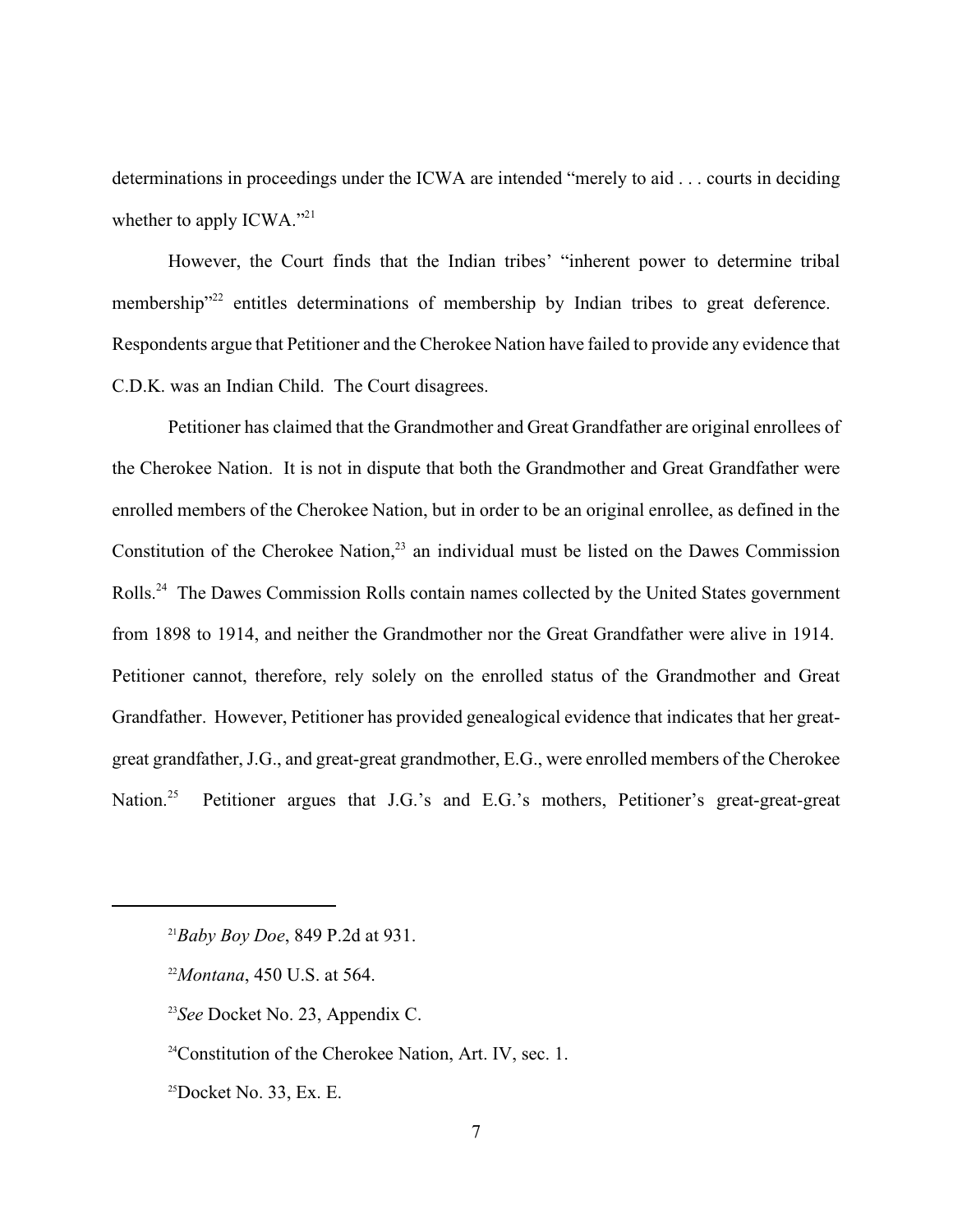grandmothers, were original enrollees of the Cherokee Nation.<sup>26</sup> There is not clear and conclusive evidence to support these final claims, which are central to the question of whether C.D.K. was a member of the Cherokee Nation under the Membership Act.

The Court notes with some frustration that Petitioner or Intervenor could have greatly simplified the present inquiry by providing, at any point, documentary evidence that J.G.'s and E.G.'s mothers were original enrollees, listed as members of the Cherokee Nation on the Dawes Rolls. However, there is indirect evidence that J.G. and E.G. were both full-blooded Cherokee,<sup>27</sup> indicating that their mothers would have been eligible for enrollment at the time that the Dawes Rolls were being compiled. The Court, therefore, finds that no reasonable factfinder could conclude that C.D.K. is anything other than a direct descendant of an original enrollee of the Cherokee Nation and that C.D.K. was a member of the Cherokee Nation, pursuant to the Membership Act, at the time of the Relinquishment Hearing. Therefore, C.D.K. was an Indian Child and the procedural requirements of the ICWA are applicable to the Relinquishment Hearing. Because the parties agree that the procedural requirements of the ICWA were not fully complied with, the adoption of C.D.K. by Respondents must be invalidated, pursuant to 25 U.S.C. § 1914.

## B. RESPONDENTS' OTHER ICWA ARGUMENTS

Respondents make other arguments related to the ICWA and the Membership Act. Specifically, Respondents argue that the Membership Act is in violation of the Constitution of the Cherokee Nation by providing for other avenues for membership other than those expressly listed

 $26$ Docket No. 33 at 5.

 $^{27}Id.$ , Ex. E.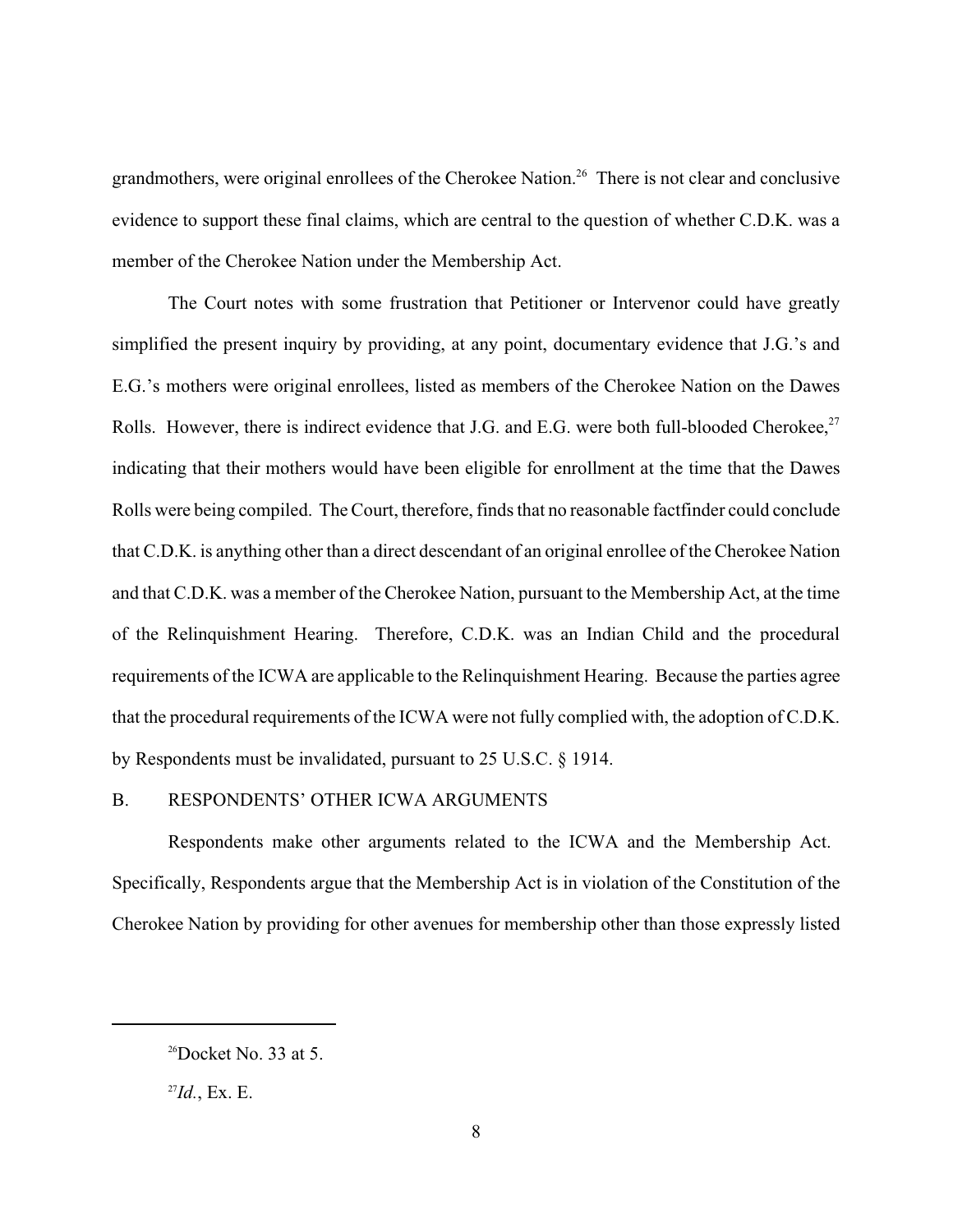in the Constitution of the Cherokee Nation.<sup>28</sup> Petitioner responds that this Court is "not the proper forum for determining a political decision by the Tribe."<sup>29</sup> Petitioner argues that Respondents are attempting to use the Court to mandate how the Cherokee Nation must enroll members. This is overstating their case, because Respondents' argument, on its face, is merely an attempt to require the Nation to abide by its own Constitution. However, because the Constitution of the Cherokee Nation does not explicitly prohibit the Membership Act, this Court is an improper forum for determining whether the Membership Act violates the Constitution.

Respondents also argue that the Membership Act is violative of the United States Constitution because it allows the Nation to impose tribal membership on anyone without the consent of parents or the child. Respondents argue that doing so would be a violation of the individual's fundamental liberty interest of association.<sup>30</sup> However, there is no case law to support the application of that principle to Indian tribes and otherwise legitimate members of those tribes, especially as applied to a rule intended to provide Indian birth parents with protection for their children during the period in which they could put together the paperwork to be granted full membership. Courts have typically enforced an individual's right to disassociate themselves from an Indian tribe, $3<sup>1</sup>$  and it could be argued that the right extends to a parent disassociating their child

<sup>30</sup>Roberts v. United States Jaycees, 468 U.S. 609, 617-618 (1984).

*See*, *e.g.*, *Thompson v. County of Franklin*, 180 F.R.D. 216, 225 (N.D.N.Y. 1998) ("Any <sup>31</sup> member of any Indian tribe is at full liberty to terminate his tribal relationship whenever he so

<sup>&</sup>lt;sup>28</sup> Allen v. Cherokee Nation Tribal Council, Lela Ummertskee, Registrar and Registration *Committee*, Cherokee Nation Judicial Appeals Tribunal 2006 (JAT-04-09, p.5) (holding that the tribe may not violate its constitution to define membership contrary to constitutional provisions. *See also Seminole Nation of Oklahoma*, 223 F. Supp. 2d at 139 ("Neither the Secretary, nor the Indians themselves, may ignore the express provisions of the [tribal] constitution.").

 $29$ Docket No. 31 at 10.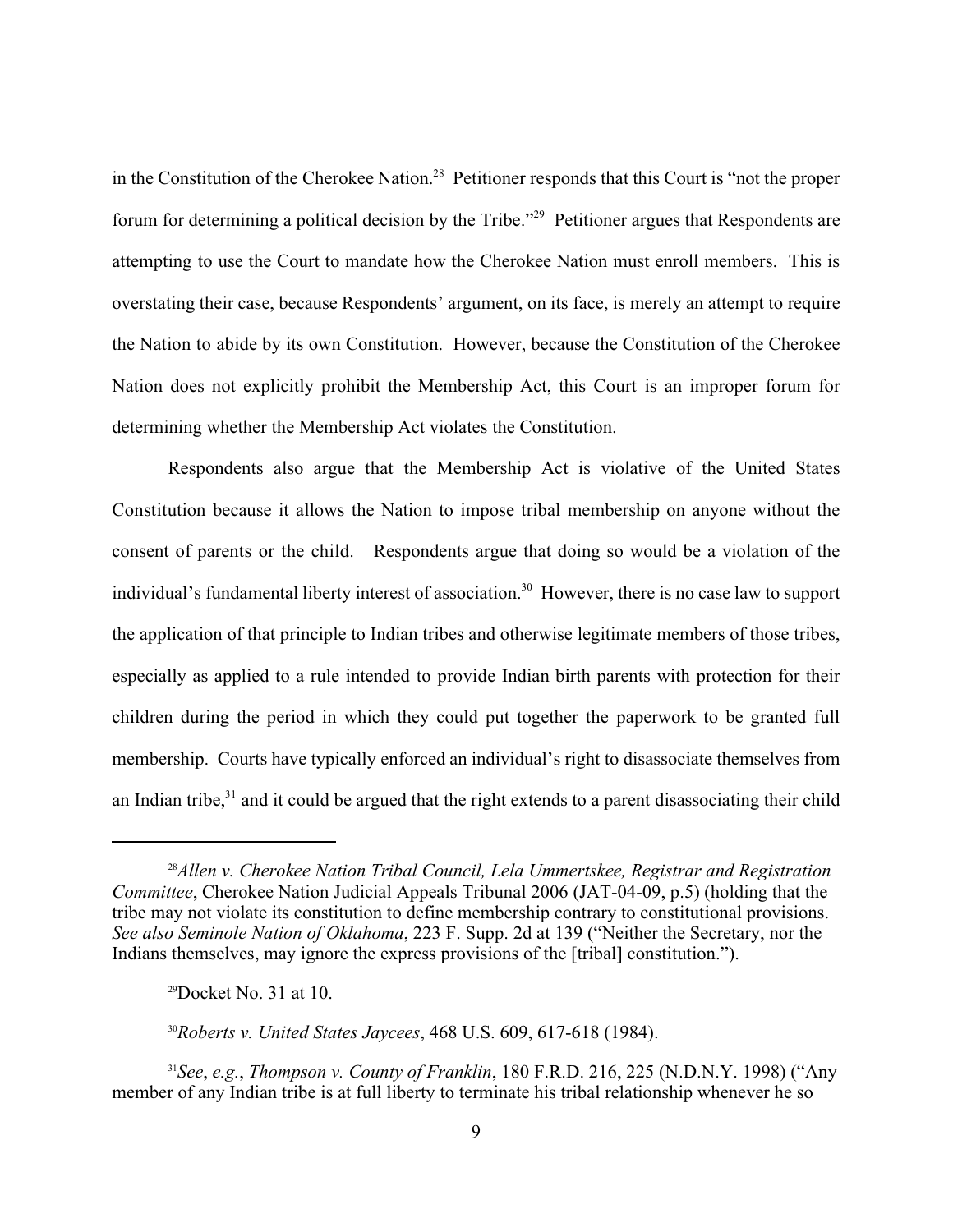from and Indian tribe by placing the child with a non-Indian family. However, the express language of the ICWA places limitations on the right of the parent to dissassociate their child from the tribe and Respondents' argument fails.

Finally, Respondents argue that the Membership Act is an unlawful attempt to broaden the ICWA. Specifically, the ICWA defines Indian child as one who is either a member or is eligible for membership in a tribe and whose parent is a member of a tribe. Respondents argue that Congress, in considering the ICWA, rejected language that would have extended the ICWA to all children with Native American ancestry, and opted for the two discreet categories currently listed in the ICWA. Respondents argue that the Membership Act is an attempt by the Cherokee Nation to expand the the scope of the ICWA into areas expressly rejected by Congress. The Court finds that the ICWA applies to children who are "members" of a tribe, but does not constrain how membership is to be defined. Therefore, the Court finds that the Membership Act does not improperly expand the scope of the ICWA.

## C. PETITIONER'S FRAUD AND DURESS CLAIMS

Petitioner also seeks to vacate the Relinquishment Hearing based on fraud and duress. Because the Court will grant summary judgment on Petitioner's ICWA procedural claims, it need not reach Petitioner's fraud and duress claims.

## IV. CONCLUSION

Because the Court finds that C.D.K. was an Indian Child at the time of the Relinquishment Hearing, and because the parties agree that the ICWA's procedural requirements were not strictly complied with during the Relinquishment Hearing, it is therefore

chooses.").